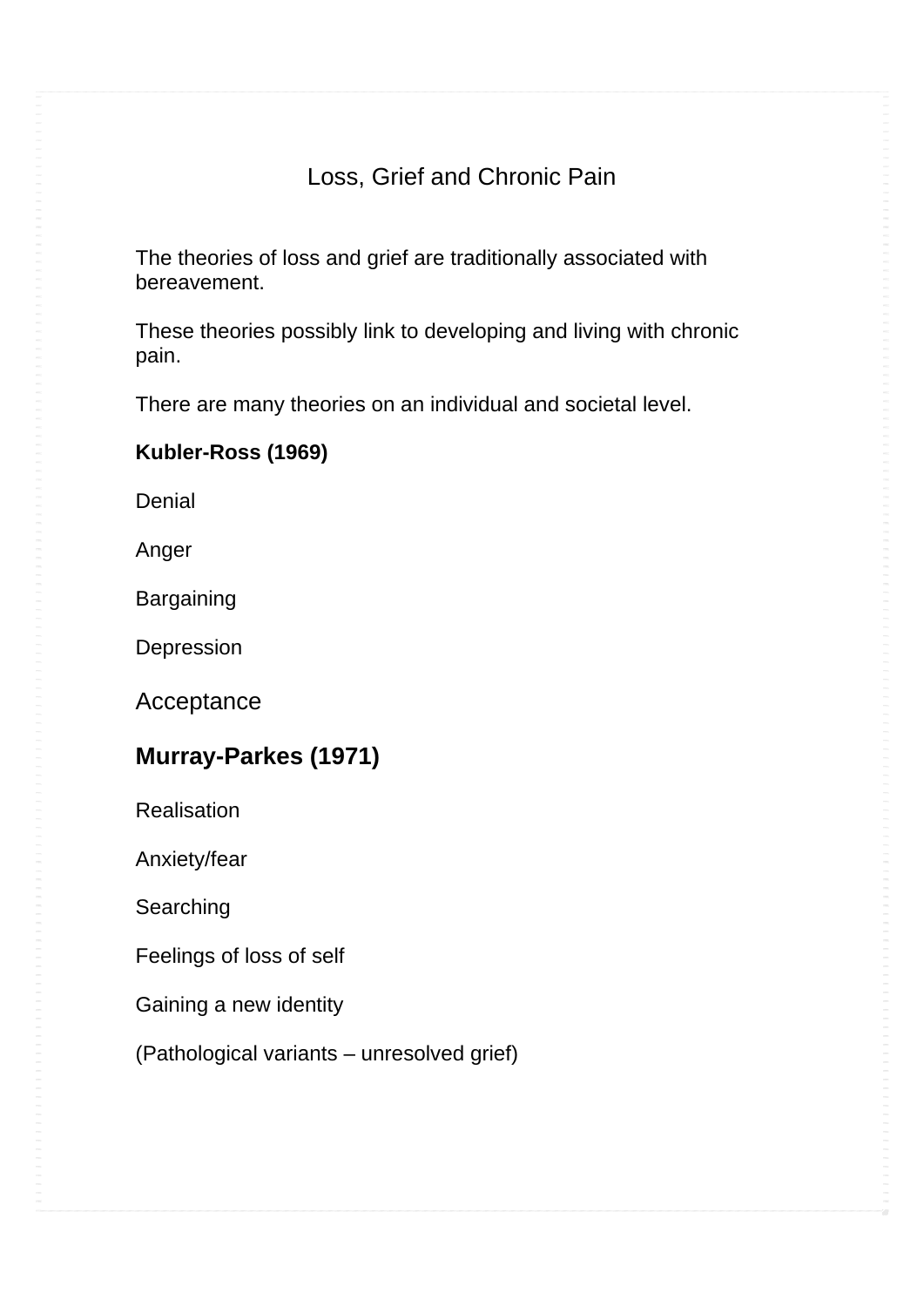# **Schneider (1994)**

Initial awareness of loss

Attempts at limiting awareness by holding on

Attempts at limiting awareness by letting go

Awareness at the extent of loss

Gaining perspective of the loss

Resolving the loss

Reformulating loss in the context of growth

Transforming loss to new levels

"Personal growth can result from loss"

### **Progressive / regressive theory (Thompson 1992)**

### **Dual process theory (Stroebe and Schut 1995)**

These theories state that individuals do not go through the stages in an orderly or linear fashion. Individuals may go through more than one stage at a time, and may go forwards and backwards through stages.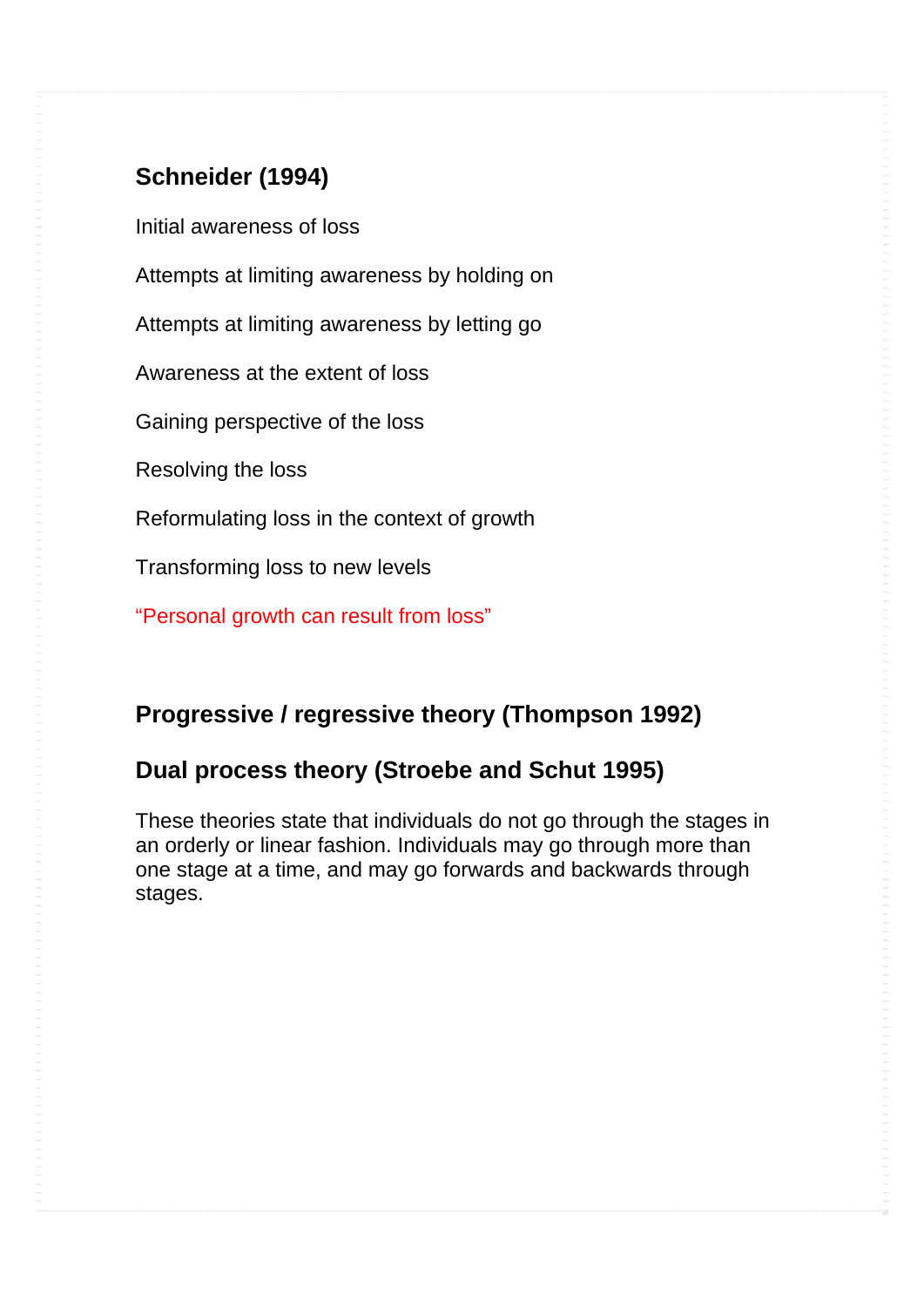# yearning anger depression acceptance disbelief

Time

This model shows how the dual process theory is applied to stages of loss and grief

## **Meaning Reconstruction Theory (Neimeyer, 2001)**

Who we were Who we are **Our Future** 

# **Social Disenfranchisement Theory (Doka, 2001)**

Does society value the loss?

Jacobs (1993)

Disenfranchisement of griever

Disenfranchisement of the loss itself